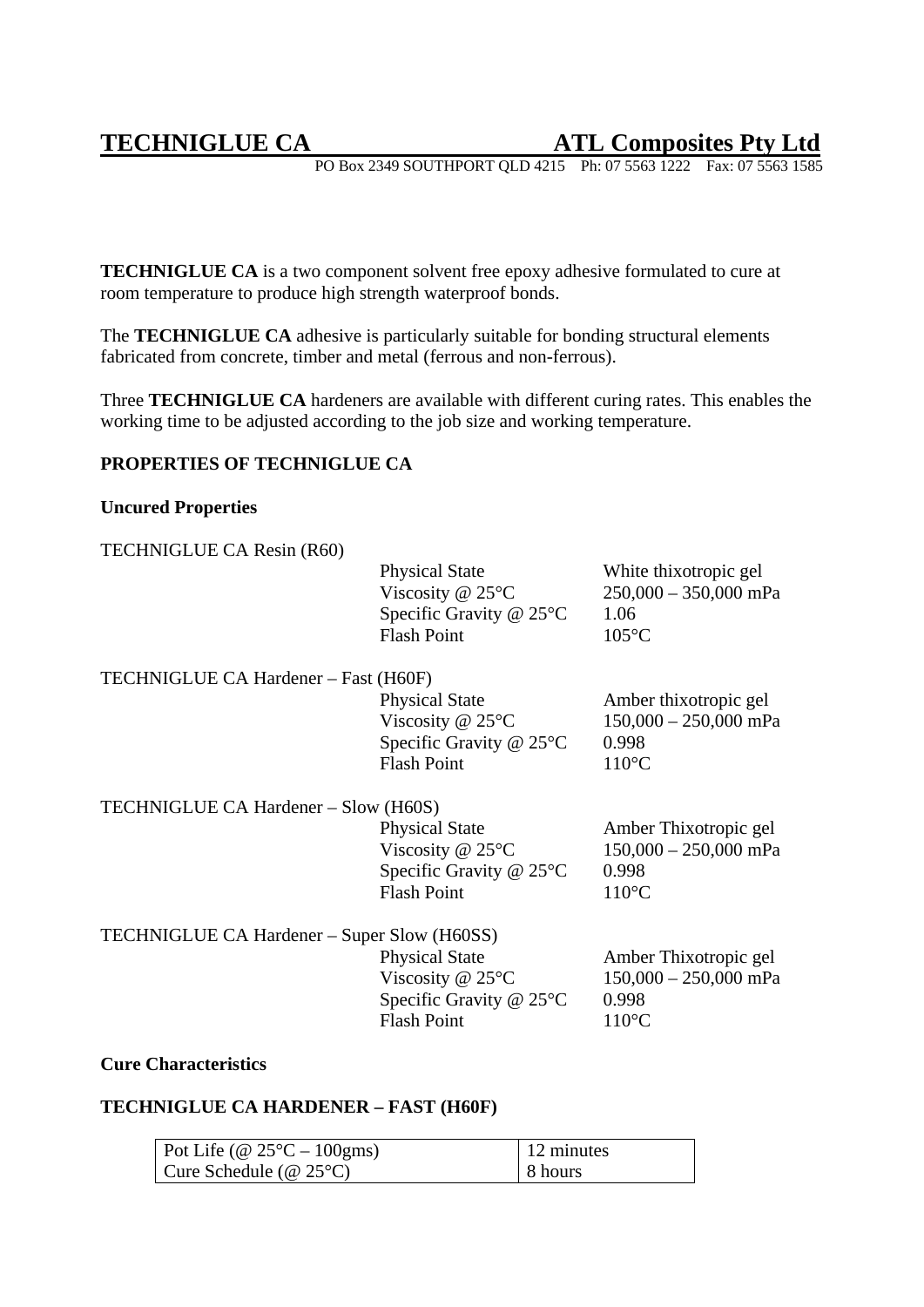# **TECHNIGLUE CA**

ATL Composites Pty Ltd PO Box 2349 SOUTHPORT QLD 4215 Ph: 07 5537 7636 Fax: 07 5537 8659

# **TECHNIGLUE CA HARDENER – SLOW (H60S)**

| Pot Life (@ $25^{\circ}$ C – 100gms) | 30 minutes |
|--------------------------------------|------------|
| Cure Schedule ( $@ 25°C$ )           | 12 hours   |

#### **TECHNIGLUE CA HARDENER – SUPER SLOW (H60SS)**

| Pot Life (@ $25^{\circ}$ C – 100gms)       | 50 minutes       |
|--------------------------------------------|------------------|
| Cure Schedule ( $@ 25^{\circ}c - 100gms$ ) | $\vert$ 16 hours |

#### **Cured Properties of TECHNIGLUE CA**

| <b>Property</b>              | Value         |                  |
|------------------------------|---------------|------------------|
| Tensile Strength             | $25 - 30Mpa$  | $3.6 - 4.4$ ksl  |
| <b>Tensile Bond Strength</b> | $10 - 12Mpa$  | $1.5 - 1.7$ ksl  |
| <b>Compressive Strength</b>  | $60 - 80$ Mpa | $8.7 - 11.6$ ksl |
| <b>Flexural Strength</b>     | $20 - 25Mpa$  | $2.9 - 3.6$ ksl  |

## **RECOMMENDED MIXTURES**

1 part TECHNIGLUE CA hardener to 2 parts TECHNIGLUE CA resin (by volume).

Note: great care should be taken when dispensing and mixing. Do not alter the above ratios.

It is easier to judge the proportions by placing three equal quantities side by side (two of resin and one of hardener). Take care to assure that the components are thoroughly mixed to uniform colour before applying.

## **PREPARATION**

Before mixing TECHNIGLUE CA, concrete surfaces should be wire brushed to remove laitance: wood and metal surfaces should be abraded to provide a good key: all surfaces should then be cleaned to remove any oil and dust contamination.

#### **APPLICATION**

Sufficient TECHNIGLUE CA should be applied (to both of the surfaces) to assure intimate contact between the bonding surfaces. Excessive clamping pressures should be avoided. TECHNIGLUE CA requires only sufficient pressure to stop the bonded components from moving during the curing process.

Depending on porosity on surface roughness, one litre of mixed TECHNIGLUE CA will cover approximately three (3) square metres.

# **CLEAN UP**

Equipment contaminated with uncured TECHNIGLUE CA resin and hardener mix can be cleaned up with warm water.